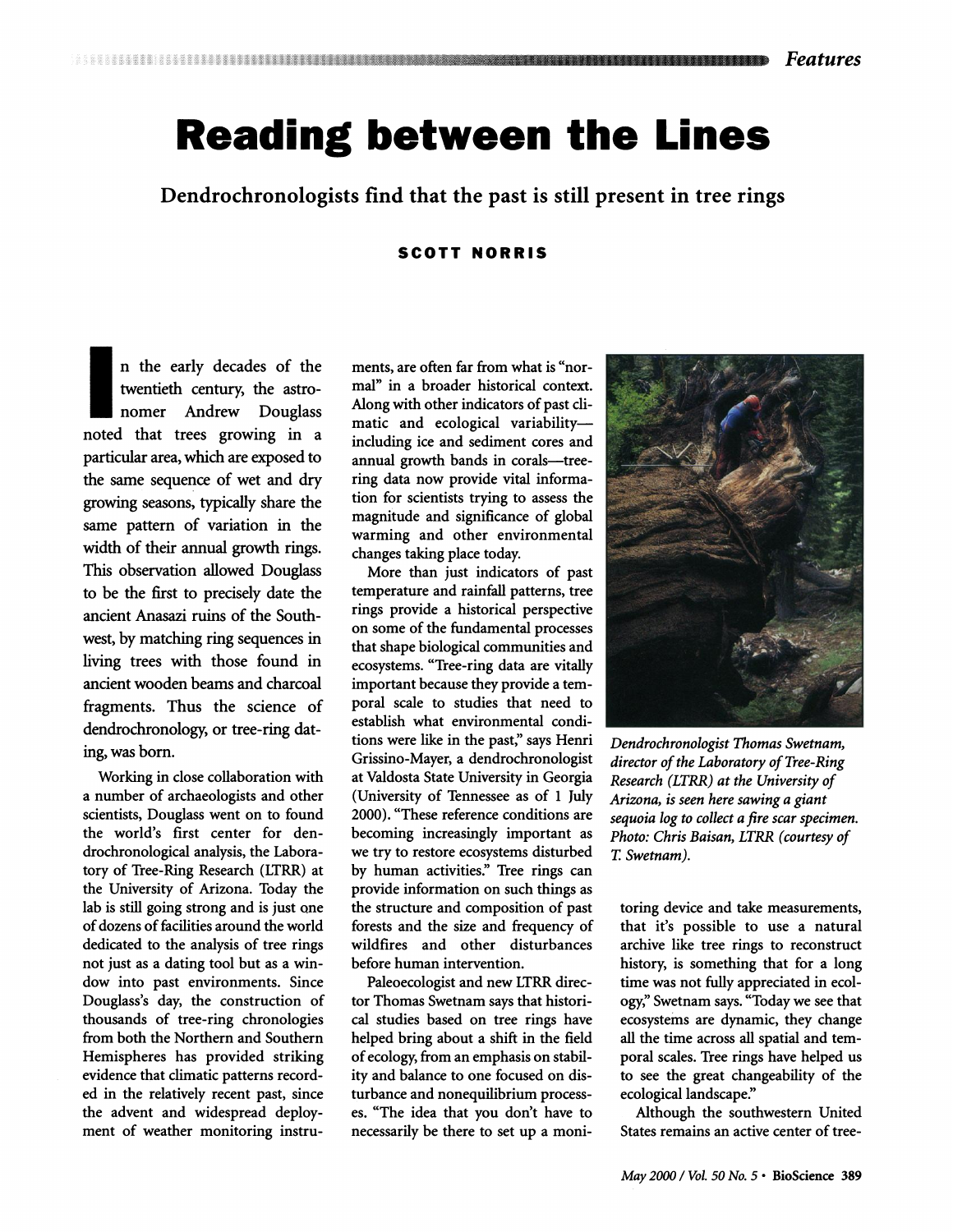## **Features**

**ring studies, dendrochronology today is international in scope. Chronologies and climate reconstructions now exist for much of the temperate Northern Hemisphere, and a growing number of labs are conducting studies in the Southern Hemisphere and even the tropics. Chronologies are also extending farther and farther back in time. Continuous, annually resolved ring series in excess of 5000 years now exist from several regions of the world, including parts of Europe, the western United States, and New Zealand. The National Oceanic and Atmospheric Administration's International Tree-Ring Data Bank, which Grissino-Mayer helps administer, contains over 3000 tree-ring chronologies from over 1500 sites worldwide.** 

**The field has matured analytically as well. New tools are making it possible to extract more information from the size, physical structure, and chemical composition of tree rings than ever before. "At each point when we develop a sharper tool with better resolution, we see new structures,"' says former LTRR director and paleoclimatologist Malcolm Hughes. And as this ever more detailed information is gathered and assembled into networks spanning ever larger geographic areas, new and previously unsuspected patterns reflecting ecosystem response to climatic variability become visible.** 

# **Trees as data collectors**

**A good deal of the art of applying dendrochronology to ecological and climatological questions is in knowing what and where to sample. "Site selection is the key to dendroclimatology," says Gordon Jacoby, cofounder of the Tree Ring Lab at Columbia University's Lamont-Doherty Earth Observatory (LDEO), in Palisades, New York. "One must go to [sites] where the limiting factor to growth is known." For example, if a record of past precipitation is desired, researchers will choose trees growing on exposed rocky slopes where the only moisture comes from rainfall. And signals of past temperature variation are best recorded in situations in which temperature more**  **strongly affects growth, as is usually the case for trees living near the upper elevational or latitudinal limit of their range.** 

**Collecting multiple wood samples at multiple sites allows researchers to apply Douglass's principle of matching ring patterns, known as cross-dating. The great value of tree-ring chronologies, Swetnam notes, lies in their absolute precision. Cross-dating ensures that any idiosyncrasies in the ring patterns of particular trees will be recognized as such; chronologies are based on the shared, year-to-year variation in growth that emerges across multiple trees and sites. "When you have cross-dated material, you know you have accurate dates," Swetnam says. "It's not a plus or minus some number of years. I know with total certainty that this ring is from the year 1694, because I've matched the pattern with our regional composite."** 

**Cross-dating also lets dendrochronologists build histories longer than the lifespan of any living tree. A ring sequence corresponding to a particular block of time-say, the years 1540-1550-laid down early in the life of a tree still alive today might be matched by one found toward the perimeter of an ancient stump. A link is thus established between one ring series, ending in the present, and another ending in the sixteenth century and perhaps extending back into the first millennium. Through a number of such links, a continuous chronology can be established dating back thousands of years.** 

**Although cross-dating can be accomplished through fairly simple, visual pattern-matching techniques, new image-processing equipment and software are making the process less labor intensive. Computerized microscopes are used to take the precise ring measurements needed for climatic reconstructions. And although ring width remains the fundamental variable in most dendrochronological analyses, researchers now commonly supplement this information with measures of ring wood density obtained through a technique called**  **X-ray densitometry. Density measurements can help reveal the separate effects of precipitation and temperature and can often show seasonal growth responses within annual bands.** 

<u> Kabupatèn Sabadan Samudi Kabupatèn Sabadan Sabadar Samudi Kabupatèn Sabadar Sabadar Sabadar Samudi Kabupatèn</u>

**Through even newer techniques, such as microdensitometry and stable isotope analysis, tree-ring studies are now progressing to the cellular and even the molecular levels. "The changes in technology in recent years are making it possible for us to get down to actual cell dimensions much more economically," Hughes says. These measurements in turn are making it possible to test and calibrate detailed physiological models of treering growth. Researchers, including LTRR's Steven Leavitt, are developing techniques of isotopic analysis that may make it possible to determine where on the planet the rainwater that stimulated a particular cell's growth came from. In the Southwest, for example, such analyses might reveal changes through time in the incidence of storm patterns originating over the Pacific Ocean and the Gulf of Mexico. If techniques for coaxing this kind of information out of centuries-old tree rings can be perfected, researchers will have a powerful new tool for exploring spatial and temporal variation in seasonal climatic patterns.** 

# **Cycles of disturbance**

**One of the primary applications of dendrochronology to historical ecology has been in reconstructing how the size and frequency of fires have shaped forest ecosystems. Fires that do not kill a tree usually leave a scar, which is recorded in the tree's annual growth ring. By carefully examining the tree rings, researchers can determine the year and often even the season in which the fire occurred. One of the most spectacular examples of this approach was carried out by Swetnam and colleagues working in the giant sequoia groves of California, where detailed fire histories spanning over 3000 years were reconstructed from fire-scarred rings.** 

**Craig Allen, a research ecologist**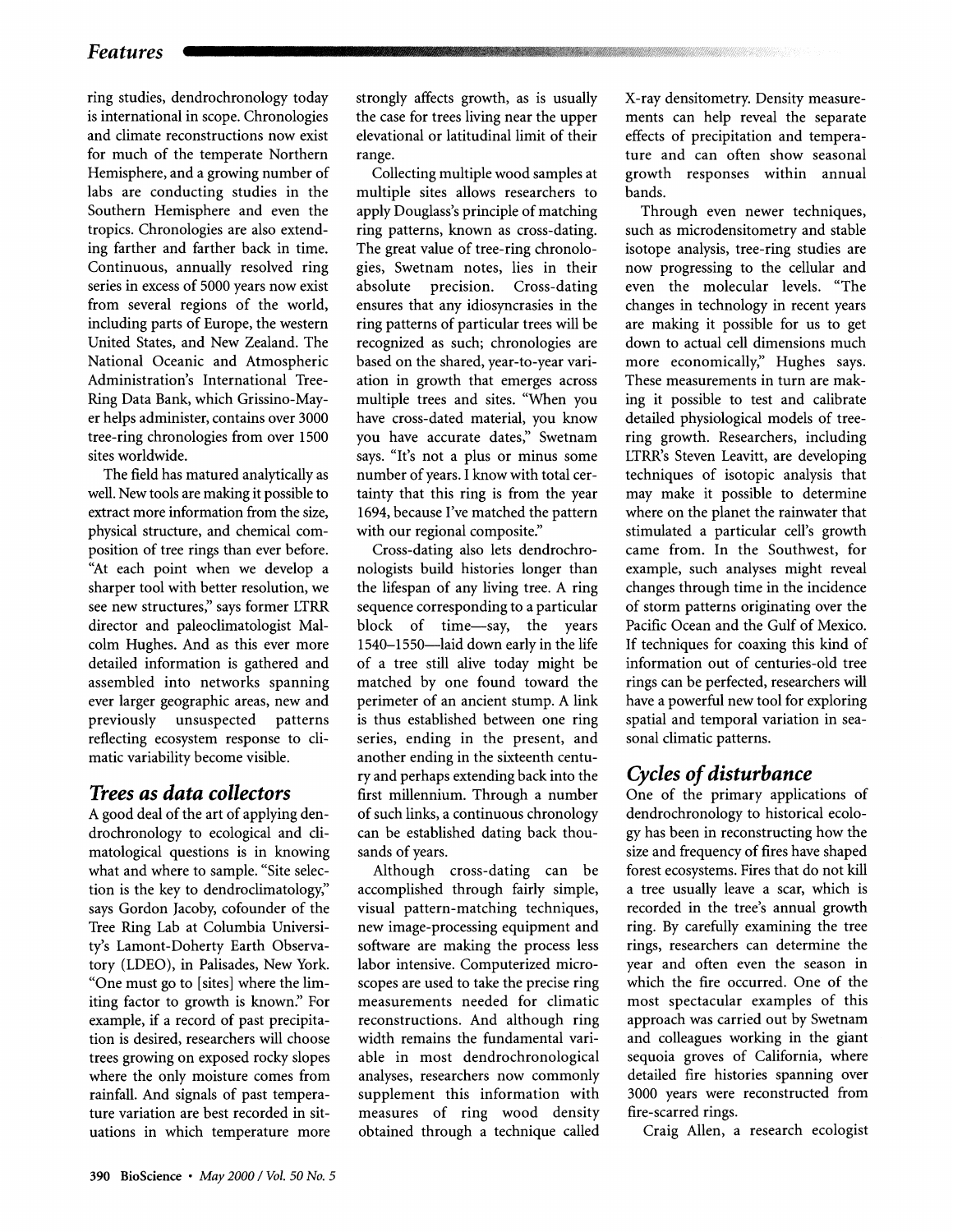**Features** 

**with the US Geological Survey, has collaborated with Swetnam in studying the history and effects of fire in the Jemez Mountains of northern New Mexico. Allen's team has put together over 4000 fire dates from over 550 trees, logs, and stumps. "The Jemez is one of the better-sampled landscapes of its size anywhere," Allen says. "There are very few areas that have as much fire history."** 

<u> 1999 - Jan Barton, martin amerikan ba</u>

**The Jemez data form part of a larger tree-ring network that Swetnam and numerous coworkers have compiled from mountain ranges throughout the Southwest. Fire scars indicate that, historically, blazes were most frequent in the dry spring and early summer, before the arrival of the late-summer monsoon rains. Although fires were very frequent, most burned only along the ground, clearing away debris and tree seedlings. The regular occurrence of these low-intensity blazes resulted in mostly open, parklike forests. Fire behavior began to change dramatically in the late 1800s, when large numbers of cattle and sheep were introduced into southwestern forests. As grasses were reduced by grazing, ground fires ceased to spread across the landscape. Over time, larger and larger patches of forest went unburned over longer and longer intervals.** 

**This trend of reduced fire activity continued when fire suppression became the norm early in the twentieth century. With the natural fire regime interrupted, the complexion of the forests changed. Open areas disappeared and the density of young trees skyrocketed. Fires that escaped control often became enormous, tree-consuming crown fires rather than the cooler understory burns that were the historical norm. Cross sections of ponderosa pine collected in New Mexico and Arizona illustrate this change dramatically. "You can see these three or four hundred-year-long time sequences with fires burning once or twice a decade right up to around 1900-and then suddenly they stop," Swetnam says. "It's a striking change."** 

**Work by Grissino-Mayer has shown that in historically ungrazed forest** 

#### **Web sites of interest**

**Henri D. Grissino-Mayer's Ultimate Tree-Ring Web Pages: tree.ltrr.arizona.edu/~grissino/henri.htm Laboratory of Tree-Ring Research: tree.ltrr.arizona.edu Tree-Ring Laboratory of the Lamont-Doherty Earth Observatory: www.ldeo.columbia.edu/trl** 

**pockets situated in the middle of lava badlands in central New Mexico, the regime of frequent low-intensity fires lasted long into the twentieth century. Swetnam and collaborators have also analyzed wood samples taken from remote regions of the Sierra Madre mountains of northern Mexico, where neither fire suppression nor grazing has ever been significant. In these areas, tree rings reveal ongoing patterns of fire activity and forest structure like those that disappeared a century ago in much of the southwestern United States.** 

**The tree-ring network created by Swetnam and his coworkers also**  revealed that in particular years**often separated by a decade or more- fire activity became synchronized and widespread throughout the Southwest. By comparing fire-scar records with independent tree-ring reconstructions**  precipitation **researchers have shown that the episodic occurrence of these "regional fire years" is associated with El Nifio and La Nifia events. El Nifio years bring heavy rainfall to the region,**  whereas La Niña years--which often follow on the heels of El Niños-are **dry. Years of intense regional fire activity often occur at the end of an El Nifio-La Nifia cycle, when excess plant growth resulting from one or more unusually wet years becomes a blanket of dry fuel across southwestern mountain ranges.** 

**Swetnam has also used tree rings to study the frequency and effects of other ecological disturbances. In the western United States, for example, major outbreaks of spruce budworm occur every few decades, defoliating trees for periods of 5-15 years over wide areas. Swetnam has been able to reconstruct**  **the history of these insect outbreaks from tree rings. Defoliated trees often survive, but their growth is greatly reduced during the period of infestation, resulting in very narrow annual rings. Because not all tree species are vulnerable to spruce budworm attack, the separate effects of insects and climate on tree growth can be distinguished by comparing records from different kinds of trees. Although spruce budworm outbreaks may occur only a few times per century, for reasons that are not entirely understood, Swetnam has shown that these events have a significant and long-lasting influence on forest structure. "This has been a wonderful source of information on the timing and dynamics of a very mysterious ecological phenomenon," Swetnam says.** 

## **A change in the weather**

**Tree rings not only record abrupt disturbances like fires and insect outbreaks; they also capture more gradual shifts in environmental conditions. Tree-ring records give climatologists a vastly expanded time frame in which to study both natural variability and directional change in rainfall and temperature patterns. "The instrumental, observed record of climate variability is very short," Hughes notes. "There are few parts of the world where it is longer than 90 or 100 years. And yet we know there are important phenomena that we would only get two or three realizations of over a 90-year period." Thus, an understanding of climate based solely on the twentieth-century record may be as misleading as an analysis of stock market variability based solely on performance in the 1990s.** 

**David Stahle, director of the Tree-**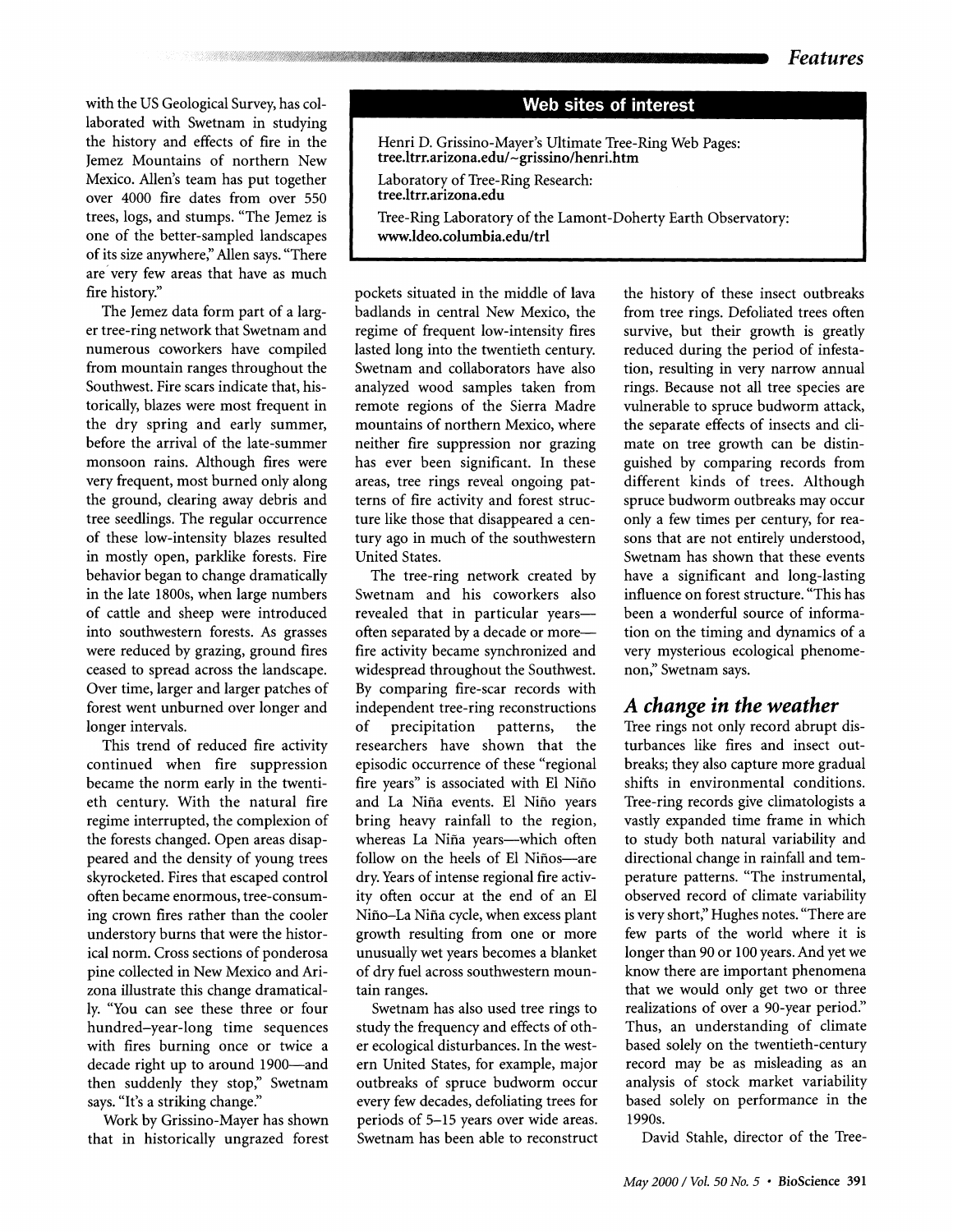

**After 1900, forest fires were less frequent and were more likely to escape control and become enormous, tree-consuming crown fires, such as the one that swept through this ponderosa pine forest at Bandelier National Monument, near Los Alamos, New Mexico, on 26 April 1996 (left). The change in fire pattern resulted from alterations in forest structure caused by the introduction of cattle and sheep grazing in southwestern forests in the late 1800s and by a fire-suppression policy that started early in the twentieth century. Tree-ring researchers can detect changes in fire pattern and frequency by examining fire scars in the annual growth rings visible in cross sections of trees. This cross section from a ponderosa pine (right) shows evidence of the more frequent, low-intensity blazes that predominated up to around 1900. Photos: Craig Allen, US Geological Survey, Bandelier, New Mexico (left), and Chris Baisan, Laboratory of Tree-Ring Research, University of Arizona (right; both**  photos courtesy of T. Swetnam).

**Ring Laboratory at the University of Arkansas, has been working with a team of researchers from around the world to uncover the pre-twentieth century history of El Nifio and La Nifia cycles from tree rings. The effort has centered on several regions, including South Africa, Mexico, and the southern United States, whose climates are strongly affected by the El Nifio phenomenon. "During El Nifio events, you tend to get big fat tree rings in the Sierra Madre Mountains of Mexico," Stahle says. In fact, he says, in recent decades atmospheric pressure gradients over the equatorial Pacific, which determine the strength of El Niflo or La Nifia events, have been highly correlated with ring-width patterns in the Mexican trees. The work is still proceeding, and Stahle says that more data are needed, particularly from outside** 

**North America, to definitively reconstruct centuries-long time series of El Nifio-La Nifia events.** 

**In the United States, enough treering chronologies now exist from different regions to allow examination of past precipitation patterns on a continental scale. In a paper published last year in the Journal of Climate (12: 1145-1162), a team led by Edward Cook, of LDEO, presented a continent-wide reconstruction of summer droughts since 1700, based on 450 tree-ring chronologies. Droughts at local to regional scales appear on a regular basis, and over long spans of time more widespread and severe droughts, such as the Dust Bowl drought of the 1930s, are also part of the normal cycle of variation. Stahle, who coauthored the study, says that tree-ring records from the western and southeastern**  **United States indicate that the worst drought of the past thousand years occurred in the sixteenth century, when a 40-year long dry period affected much of North America.** 

**One of the longest climate reconstructions in the Southwest, spanning over 2000 years, comes from Grissino-Mayer's work in New Mexico. He notes that although a prolonged drought did strike the region in the 1950s, overall the region has been wetter than normal since 1800-a fact that few people in this arid region realize and one that may have serious implications for the future. "We know that rainfall has fluctuated in the past to well below average conditions," he says. "When this happens again, what will happen to the large populations of humans now living in the Southwest, which have been supported by the above-average rainfall of the last 200 years?"** 

**Reconstructions of past climates are also invaluable to researchers trying to determine whether recently observed changes in global temperatures signify a departure from normal climatic variation. Recent studies of conifers growing in the boreal treeline forests of Mongolia and Alaska by Jacoby, Rosanne D'Arrigo, and others at LDEO have provided a record of unusual warming in recent decades, relative to the past 500 years. These findings have helped to complete a network of tree-ring data that spans most of the far north and that provides strong evidence of an unprecedented twentieth-century shift toward warmer temperatures. LDEO researchers have also created some of the longest temperature reconstructions from the Southern Hemisphere. Like conifers in the far north, Huon pines from Tasmania and New Zealand have responded to recent warm temperatures that are highly unusual in a historical context.** 

**But puzzles remain because some studies have detected growth responses in trees that cannot be fully accounted for by a rise in temperature. "Because dendroclimatologists have very closely examined the relationship between climate and the annual radial increment of trees in many places on**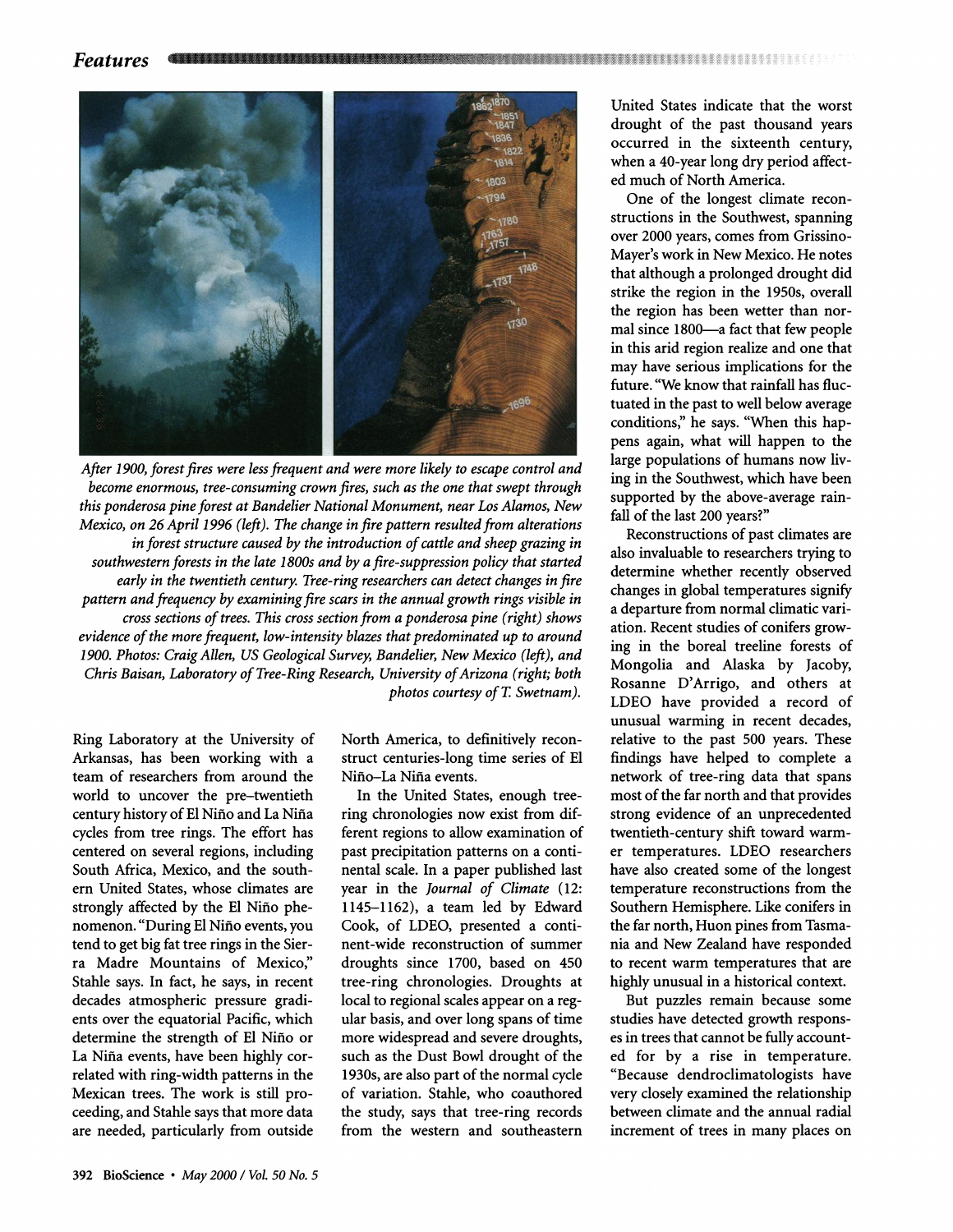**Dendrochronologists use cross-dating-that is, matching**  ring patterns among several trees- to ensure the accuracy of **dates assigned to individual tree rings. In these cross-dated core samples from Douglas fir trees growing in El Malpais National Monument, in New Mexico, the large ring visible in each core sample is from 1816, which is known as the "Year without a Summer." This year was exceptionally cool because of the large amount of dust in the atmosphere from the 1815 eruption of Tambora, a volcano in Indonesia. The**  unusually cool weather reduced water evaporation and **increased the amount of ground water available for plant growth. The equivalent sets of very narrow rings that formed after 1816 also aid in the cross-dating of these samples. Photo: H. Grissino-Mayer.** 



**the earth, we have been able to notice some changes in those relationships in the past few decades," Hughes says.** 

**In a paper published in Nature last year (400: 149-151), Hughes and several Russian collaborators proposed a new explanation for growth anomalies observed in the boreal forests of Siberia. They suggested that some difficult-to-interpret patterns in the recent tree-ring record may be attributable to changes in the length of the growing season brought about by variation in winter snowfall. In northern forests, seasonal tree growth can begin only after snows melt and the ground starts to thaw. The authors employed a simulation model to calculate treering growth based on the complex dynamics of light intensity, temperature, precipitation, snowmelt, and soil thawing. Chronologies generated using the model were very similar to those taken from trees at several sites in the Siberian subarctic.** 

**Hughes says that the recent studies in Siberia exemplify a growing interest in using networks of tree-ring and climate data in conjunction with physiological models to better understand and predict the seasonal growth responses of forests. Such approaches may ultimately yield greatly improved estimates of how forest productivity**  may be responding to increasing global temperatures and atmospheric CO<sub>2</sub> **levels.** 

**Currently, the seasonal "greening" response of terrestrial vegetation is measured by sensors aboard satellites, and some of these data suggest that in** 

**recent years the onset of spring growth may be taking place earlier across much of the far north. Hughes says that efforts are now under way to weave together tree-ring and remote sensing data. If researchers can extract from tree rings the same kinds of information now provided by satellites, it will become possible to reconstruct annual cycles of forest growth for time periods predating the use of remote sensing technology. "People get all excited about changes they see taking place over a decade," Hughes says. "But did the same thing happen in the 1870s or the 1430s? We don't know for sure if we can actually answer that yet, but a number of us are looking at it very closely."** 

## **New frontiers**

**Such new approaches exemplify how dendrochronology is continuing to expand, both geographically and technologically. Stahle says that gathering the data needed to fully understand the history of El Nifio is part of an even larger endeavor: to build a network of tree-ring data for the tropics comparable to the existing data for temperate regions of the Northern Hemisphere. "The real frontier of tree-ring research is in the tropics," he says. "If we can build up a tree-ring network for many tropical regions, the pay-** **offs-for our understanding of climate and the ecology of tropical forestswould be enormous."** 

**Although tropical forests are the global centers of plant and tree diversity, they have long been considered out of bounds for dendrochronology. In temperate regions, growth rings are a manifestation of trees' adaptation to the seasonal cycle of favorable and unfavorable growing conditions. By contrast, most tropical tree species grow year-round and do not produce annual rings. But, Stahle says, although ring-producing trees are rare in the tropics, they are not entirely absent. He and a number of colleagues are explor-**

**This cross section is from a longleaf pine tree at Lake Louise, the Valdosta State University research area in southern Georgia. The variability in the latewood, or dark bands of wood, in this cross section, which was collected by Henri Grissino-Mayer and a colleague, shows the extreme sensitivity of the ring patterns of this species to climate. Photo: Jeffrey H. Tepper, Valdosta State University (courtesy of H. Grissino-Mayer).**